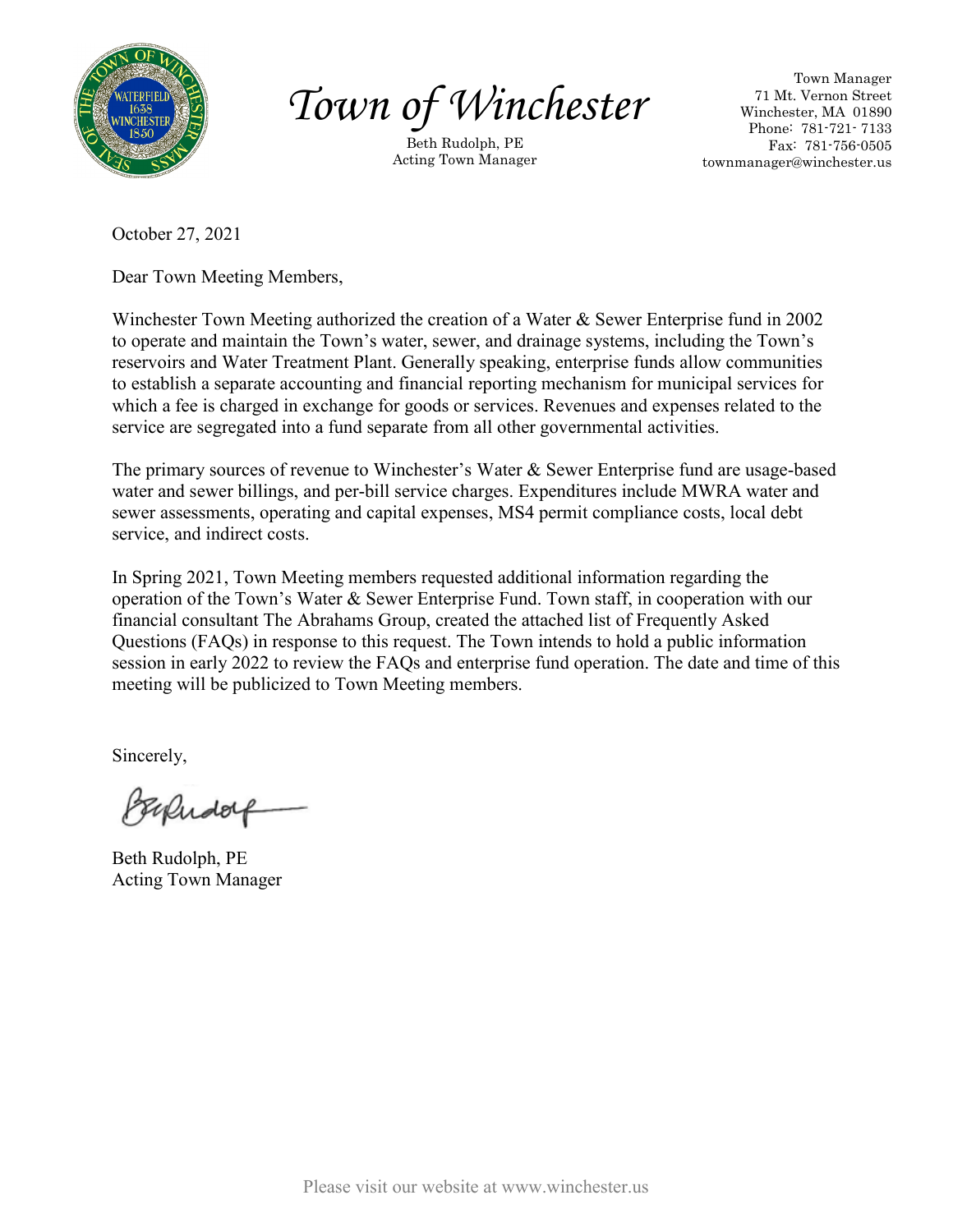

# **Town of Winchester**

## **Water & Sewer Enterprise Fund - Frequently Asked Questions**

## **October 2021**

## **Purpose**

This document is intended as a resource to answer frequently asked questions ("FAQs") about the Town of Winchester's Water & Sewer Enterprise Fund.

## **Table of Contents**

| <b>FAQ</b> |                                                                                                 | Page |
|------------|-------------------------------------------------------------------------------------------------|------|
| 1.         | What is an enterprise fund?                                                                     | 2    |
| 2.         | Why do communities use enterprise funds?                                                        | 2    |
| 3.         | When did Winchester adopt its Water & Sewer Enterprise Fund?                                    | 3    |
| 4.         | What expenditures are paid out of the Town's Water & Sewer fund?                                | 3    |
| 5.         | How is the Town's Water & Sewer fund financed?                                                  | 3    |
| 6.         | What type of water and sewer infrastructure is owned and maintained by the Town?                | 4    |
| 7.         | Why does the Town pay for drainage infrastructure out of the Water & Sewer fund?                | 5    |
| 8.         | What are retained earnings?                                                                     | 5    |
|            | 9. What can retained earnings be used for?                                                      | 5    |
|            | 10. What is the Town's targeted retained earnings balance for the Water & Sewer fund?           | 5    |
|            | 11. Has the Town recently maintained a retained earnings balance consistent with the target?    | 6    |
|            | 12. What is the Chapter 110 Tax Levy?                                                           | 6    |
|            | 13. How does the MWRA determine the Town's water assessment?                                    | 7    |
|            | 14. How does the MWRA determine the Town's sewer assessment?                                    | 8    |
|            | 15. What are MS4 stormwater permit compliance costs?                                            | 9    |
|            | 16. What are indirect costs?                                                                    | 9    |
|            | 17. Why is there a service charge on each water and sewer bill?                                 | 10   |
|            | 18. How are water and sewer user charges calculated?                                            | 11   |
|            | 19. How does the Town determine if water and sewer rate/service charge increases are necessary? | 12   |
|            | 20. What is the process the Town uses to approve rate and service fee increases?                | 13   |
|            | 21. How does the Town plan for water and sewer capital projects and purchases?                  | 14   |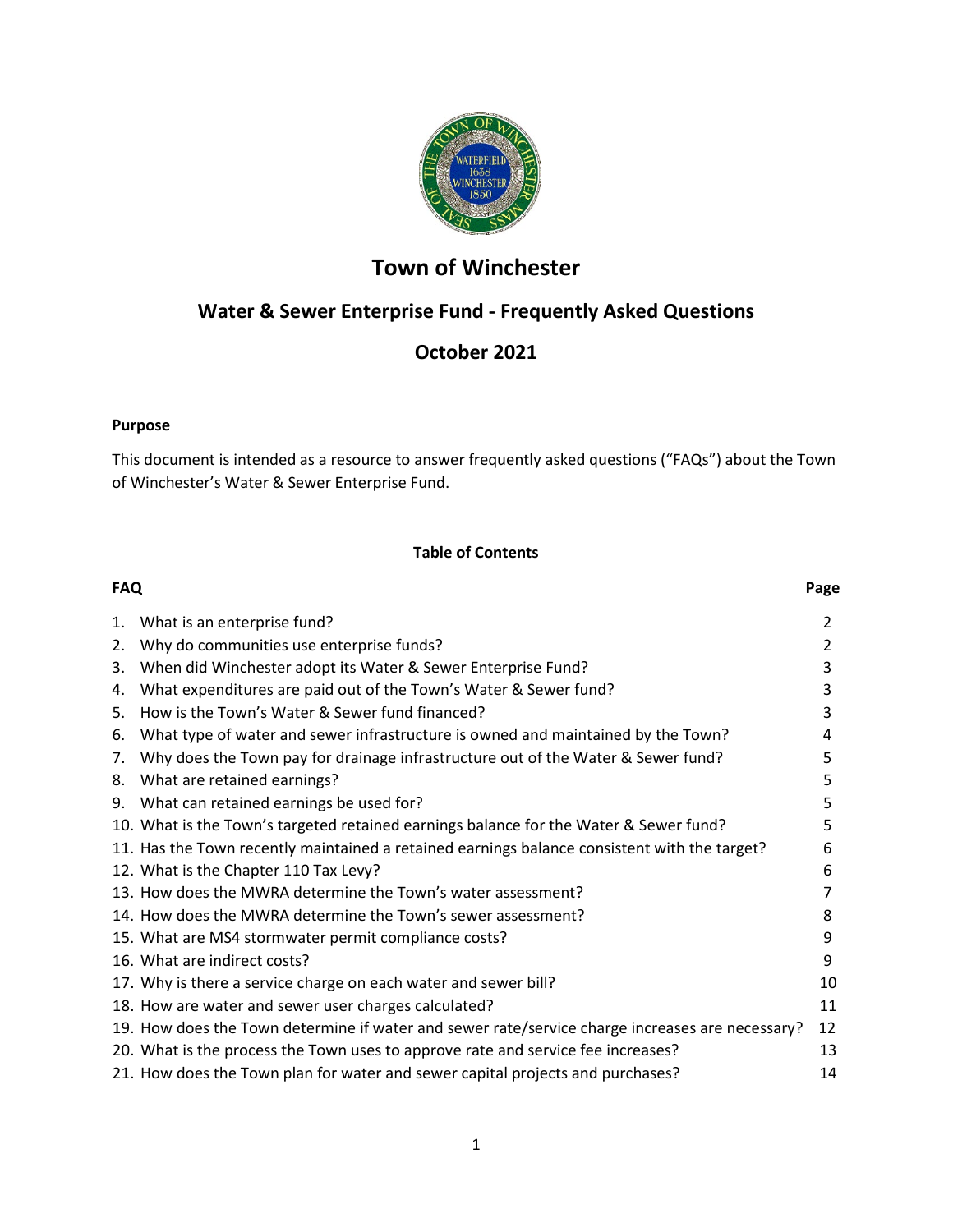#### **FAQs**

## 1. **What is an enterprise fund?**

The Department of Revenue ("DOR") has published guidance on enterprise funds. DOR's latest Information Guideline Release ("IGR") on Enterprise Funds, which is IGR No. 21-11, contains the following:

*An enterprise fund gives communities the flexibility to account separately for all financial activities associated with a broad range of municipal services. It establishes a separate accounting and financial reporting mechanism for municipal services for which a fee is charged in exchange for goods or services. Revenues and expenses of the service are segregated into a fund separate from all other governmental activities. A separate legal entity is not established through the adoption of enterprise fund accounting.* 

Find IGR 21-11 at the following links:

<https://www.mass.gov/lists/guidelines-opinions-and-advisories> <https://dlsgateway.dor.state.ma.us/gateway/DLSPublic/IgrMaintenance/760>

## 2. **Why do communities use enterprise funds?**

From the same IGR on enterprise funds, IGR No. 21-11:

*A community may account for certain services in the general fund, special revenue or enterprise fund. Advantages of an enterprise fund include that it:*

- *Identifies a total service cost – Consolidating direct operating, direct capital, and indirect costs (e.g., enterprise-related costs appropriated in the general fund operating budget) helps a community to readily identify a total service cost and determine funding sources. The total service cost may also include a subsidy from the general or other funds.*
- *Provides useful management information – Consolidating revenues, expenses and operating performance of the fund provides a community with useful decisionmaking information regarding user charges and fees and a subsidy if necessary. The community can also include the enterprise capital assets and infrastructure as assets and recognize the annual depreciation of these assets in audited financial statements.*
- *Retains investment income and surplus – All investment earnings and any operating surplus (actual revenues in excess of estimates and appropriations in excess of expenses) are retained in the enterprise fund rather than closed to the general fund at fiscal year-end. Surplus certified by the Director of Accounts (from DOR) as available is called "retained earnings". Retained earnings require appropriation by the community's legislative body and have certain other use restrictions (as noted in the guidelines).*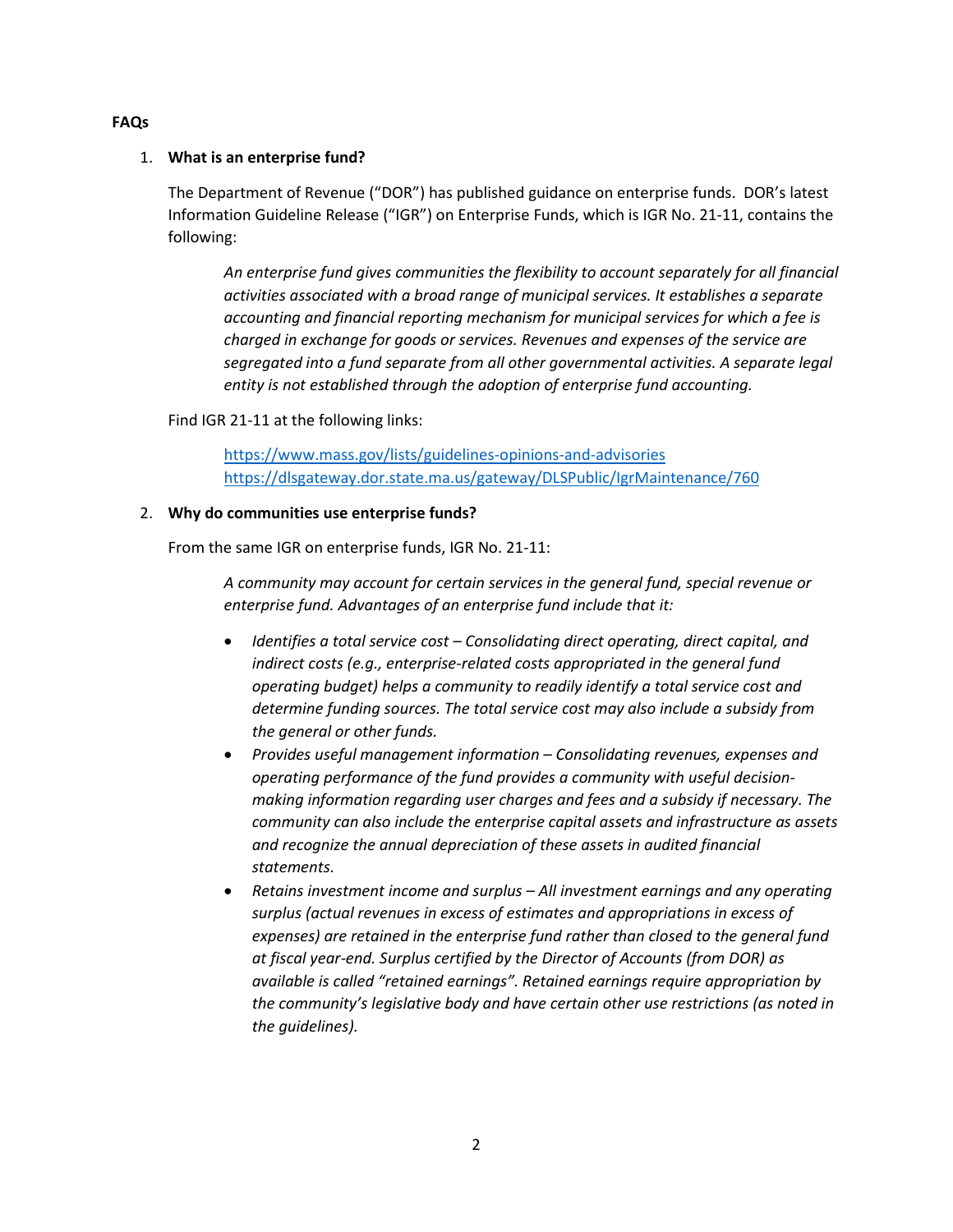#### 3. **When did Winchester adopt its Water & Sewer Enterprise Fund?**

Winchester adopted its Water & Sewer Enterprise Fund at Town Meeting in May 2002, with an effective date of July 1, 2002. In addition to the Water & Sewer fund, the Town also maintains a Recreation Enterprise Fund.

#### 4. **What expenditures are paid out of the Town's Water & Sewer fund?**

Expenditures paid out of the Water & Sewer fund include:

- MWRA water and sewer assessments
- Operating expenses
- USEPA MS4 permit compliance
- Capital outlay
- Local debt service
- Indirect costs

#### A breakdown of these expenditures in FY 2020 is presented in the following pie chart:



Capital outlay expenditures, which are capital purchases without incurring debt, fluctuate annually based on the Town's capital needs and the availability of retained earnings. The Town spent \$10,000 on capital outlay in FY 2020 for a mini-excavator and \$130,000 in FY 2019 for a dump truck.

Additional information on expenditures is provided in the FAQs below.

#### 5. **How is the Town's Water & Sewer fund financed?**

The Water & Sewer fund is financed through the following sources:

• Water and sewer user charges (primary funding) – Based on usage, with different rates and tiers for residential and commercial/institutional users. Includes a per-bill service charge. Penalties, interest, and liens may be incurred for bills not paid on time.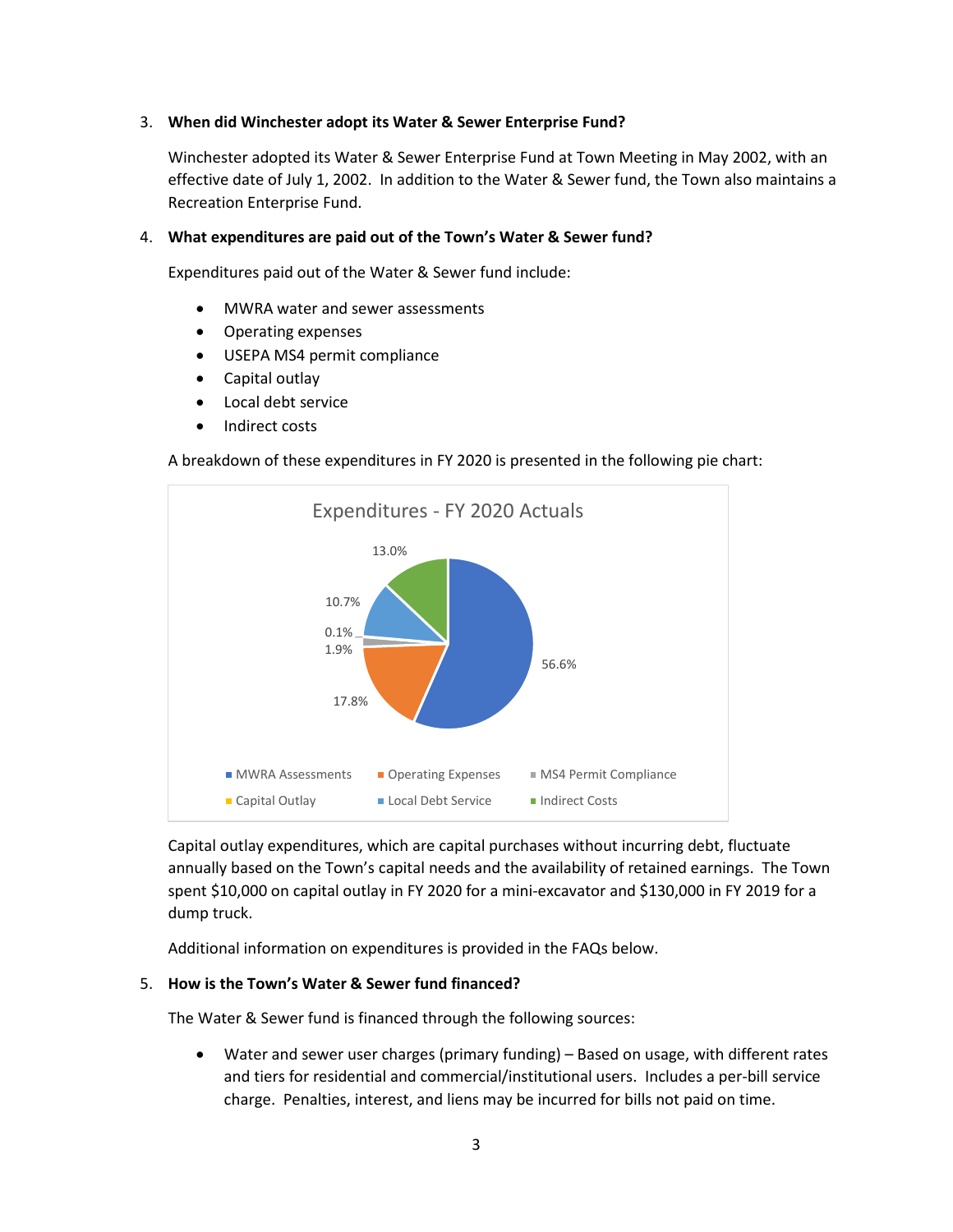- Fees and Other Miscellaneous Revenue Interest income, connection fees, fire protection charges, fees for water turn on/off, permits, and the like
- Chapter 110 Tax Levy Special legislation that shifts debt service for capital projects to property tax bills
- Retained Earnings Accumulation of the surplus of the fund's annual revenues greater than the fund's annual expenditures over time

A breakdown of these funding sources in FY 2020 is presented in the following pie chart:



Additional information on funding sources is provided in the FAQs below.

## 6. **What type of water and sewer infrastructure is owned and maintained by the Town?**

The Town owns and maintains the following water, sewer, and drainage infrastructure:

- Water system
	- o 112 miles of water mains
	- o 3 water distribution pumping stations
	- o 900 fire hydrants
	- o Water treatment plant
	- o 3 reservoirs with 3 high-hazard dams
- Sewer system
	- o 85 miles of sewer mains
	- o 8 sewer pumping stations
- Drainage system
	- o 84 miles of drainage pipe
	- o 3,120 catch basins
	- o Various stormwater BMPs, settling tanks, infiltration systems, and detention basins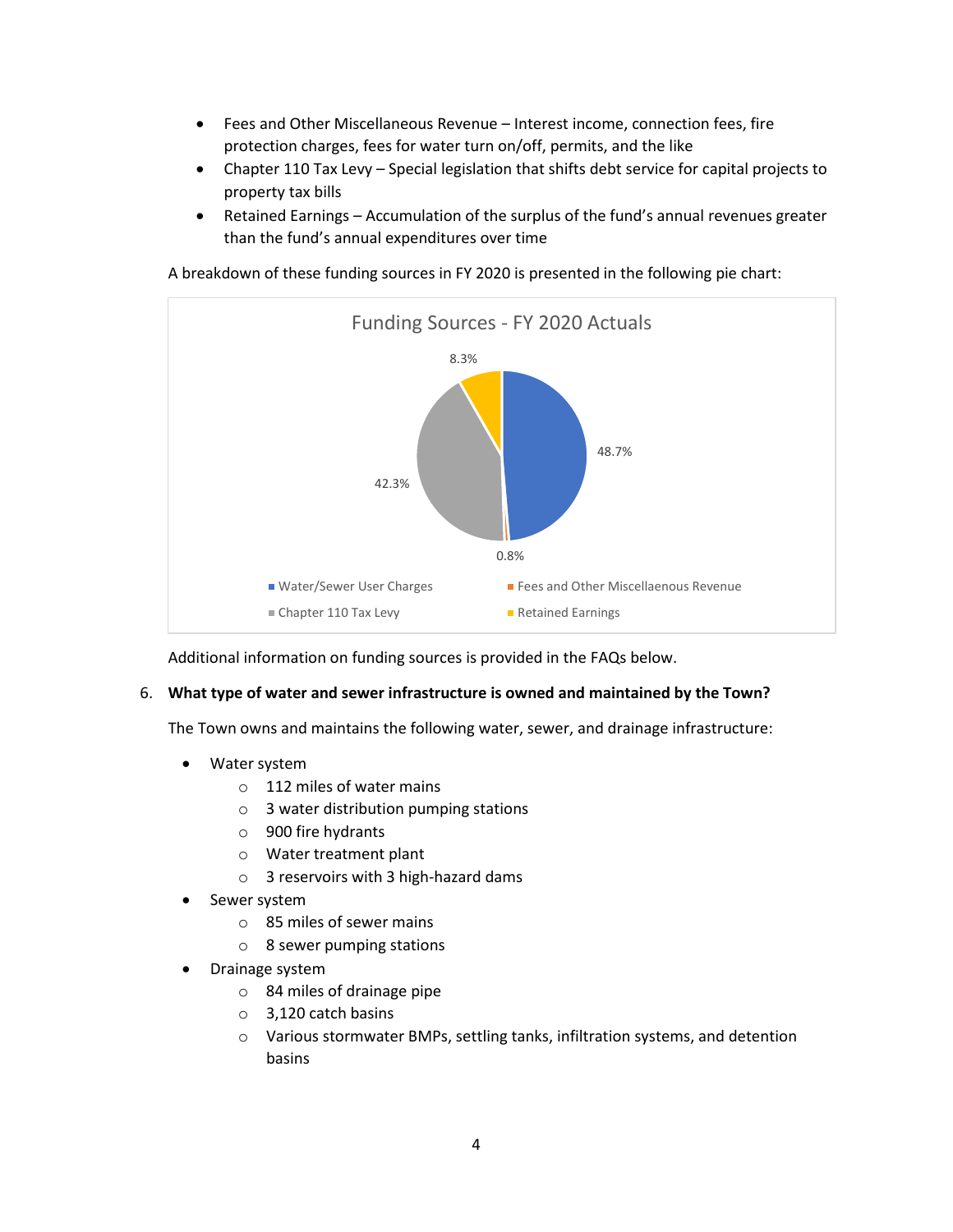#### 7. **Why does the Town pay for drainage infrastructure out of the Water & Sewer fund?**

In a letter dated February 2000, DOR informed the Town that is it permissible to pay for drainage expenses out of the Water & Sewer fund. In the letter, DOR referenced Chapter 83, Section 1 of Massachusetts General Laws when mentioning that "storm or surface drains are considered part of a community's sewerage system."

Find Chapter 83, Section 1 of Massachusetts General Laws at this link:

<https://malegislature.gov/Laws/GeneralLaws/PartI/TitleXIV/Chapter83/Section1>

#### 8. **What are retained earnings?**

Retained earnings are an accumulation of the surplus of the fund's annual revenues greater than the fund's annual expenditures over time, like free cash for the general fund.

#### 9. **What can retained earnings be used for?**

Retained earnings can be appropriated for any legal purpose, including to fund expenditures, such as a capital investment or to balance the operating budget.

Per DOR's IGR No. 21-11:

*Retained earnings may only be appropriated to:*

*a. fund direct costs of the enterprise for the current fiscal year;*

*b. fund costs appropriated in the general fund operating budget and allocated to the enterprise for the current fiscal year;*

*c. reimburse to the general or other fund for subsidized capital costs of the enterprise not already reimbursed for the two full, immediately prior, fiscal years.*

*d. a special purpose stabilization fund established for enterprise purposes.*

For example, in FY 2020, the Town appropriated \$10,000 out of retained earnings to fund a mini-excavator, \$200,000 out of retained earnings to fund MS4 stormwater permit compliance expenses, and \$210,032 out of retained earnings to balance the operating budget. When retained earnings are used to balance the operating budget, the fund's budgeted revenues from user charges and other financing sources are not sufficient to cover budgeted expenditures that fiscal year.

Find IGR 21-11 at the following links:

<https://www.mass.gov/lists/guidelines-opinions-and-advisories> <https://dlsgateway.dor.state.ma.us/gateway/DLSPublic/IgrMaintenance/760>

## 10. **What is the Town's targeted retained earnings balance for the Water & Sewer fund?**

Although not guided by formal Town policy, the Town has historically targeted a retained earnings balance between 8% and 10% of the Water & Sewer fund's expenditure budget. Retained earnings balances vary from year to year, in large part due to weather-related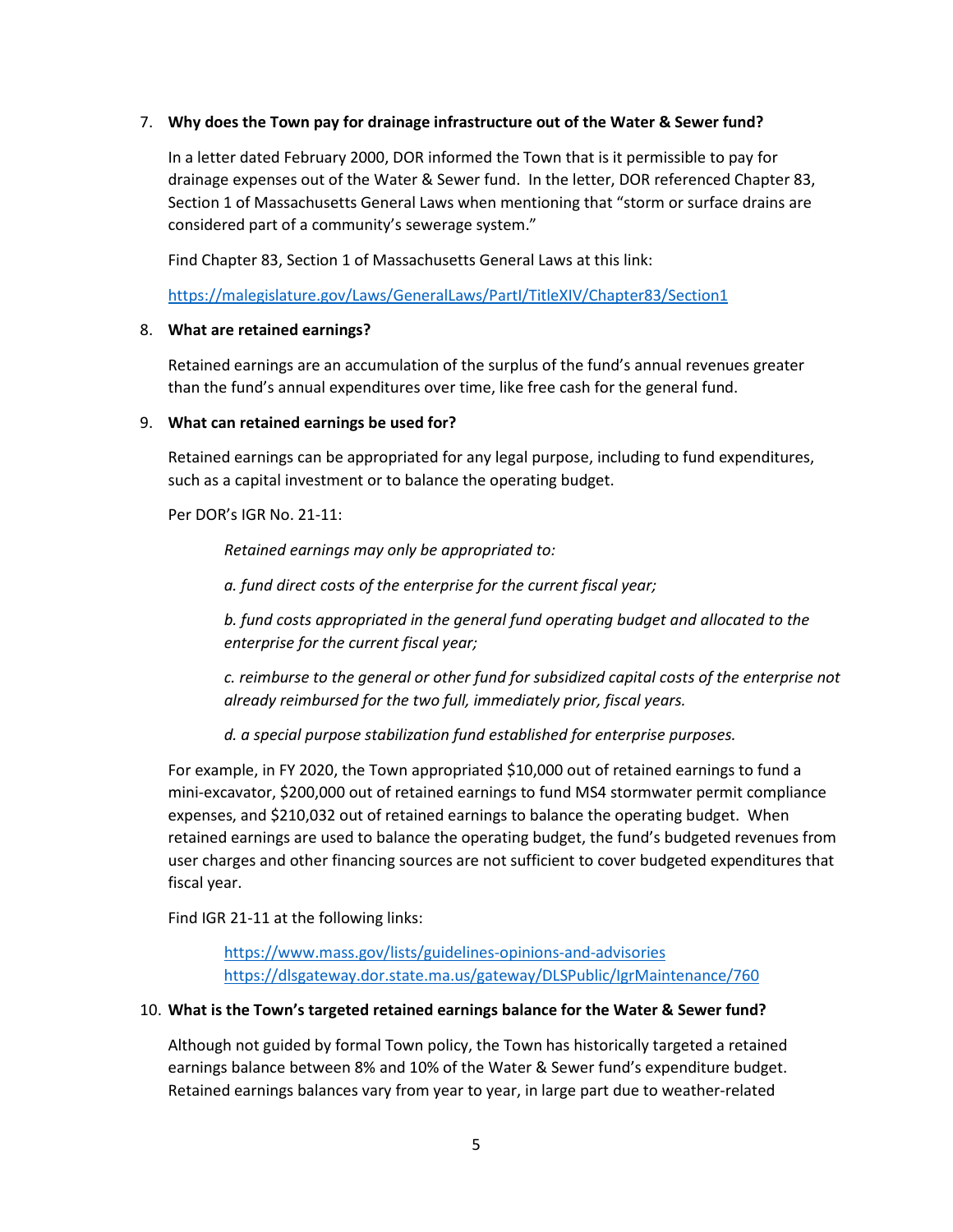fluctuations in revenues. A wet summer, for example, decreases revenues due to less outdoor water usage, while a dry summer typically has the opposite effect.

The Town's Water & Sewer fund does not cover 100% of water and sewer debt service. Due to the Town's adoption of the Chapter 110 tax levy legislation, the Town's general fund contributes 86.45% of the Water & Sewer fund's annual debt service. The Water & Sewer fund contributes the remaining 13.55% of debt service. Not having to fully fund debt service puts less of a burden on the fund compared to water and sewer funds in other communities, allowing the targeted retained earnings balance of between 8% and 10% of the fund's expenditure budget to be lower than the industry's standard of between 10% and 25% of the budget.

## 11. **Has the Town recently maintained a retained earnings balance consistent with the target?**

Generally, yes, except FY 2020's certified retained earnings balance was well below the target due to a wet spring and summer in 2019. Water and sewer rate and service charge increases were implemented in FY 2021 to help address the below-target retained earnings balance. A very dry summer in 2020 and the COVID-19 pandemic contributed to higher revenues and an above-target retained earnings balance in FY 2021.

The breakdown of the Water & Sewer fund's retained earnings balance for the past few fiscal years is presented in the following table:

|                             | <b>FY2017</b> | <b>FY2018</b>                           | <b>FY2019</b> | <b>FY 2020</b> | <b>FY 2021</b>                     |
|-----------------------------|---------------|-----------------------------------------|---------------|----------------|------------------------------------|
| Expenditure Budget          | \$10,342,590  | $\mid$ \$11,180,755 $\mid$ \$11,204,789 |               |                | $$11.168.154 \text{ } $11.645.616$ |
| Certified RE Balance        | \$1,765,809   | 1,386,803                               | 1.081.534     | 406,569        | 1,884,053                          |
| Certified RE as % of Budget | $17.1\%$      | 12.4%                                   | $9.7\%$       | $3.6\%$        | 16.2%                              |

## 12. **What is the Chapter 110 Tax Levy?**

From DOR's IGR on Property Tax Increase for Water and Sewer Debt Costs, which is IGR No. 93- 207:

*This legislation authorizes a new debt exclusion under Proposition 2½, General Laws Chapter 59 §21C(n), which will let a city or town transfer the recovery of water and sewer debt service costs from user charges to the property tax levy. The municipality will be able to raise the additional taxes outside its levy limit under Proposition 2½ and it will have to reduce its water and sewer charges by the amount of the debt service being transferred to the tax levy. Adoption of the exclusion does not require voter approval of a referendum.*

*In addition, low income homeowners sixty-five or older in cities and towns that adopt the debt exclusion will be eligible for a new property tax exemption under G.L. Ch. 59 §5 Cl. 52. Eligible taxpayers will have their tax bills reduced by the difference between the increased property taxes due to adoption of the debt exclusion and the amount their water or sewer bill would have been higher if the exclusion had not been adopted, up to a maximum exemption of \$200. Subject to appropriation, cities and towns will be reimbursed by the Commonwealth for the full amount of the exempted taxes.*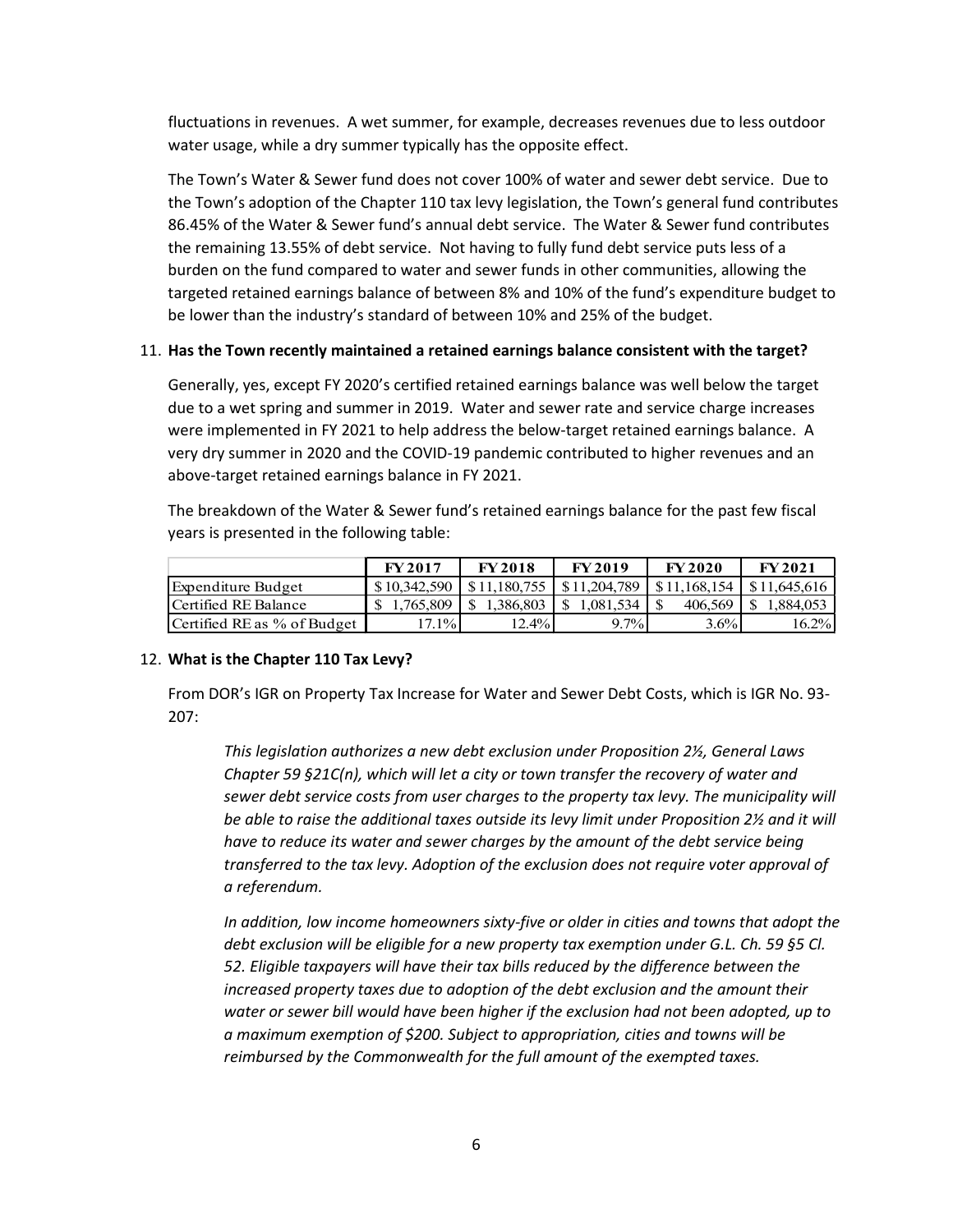*This legislation only applies to city or town property taxes. water and sewer districts with the power to levy property taxes are not subject to any limitations under Proposition 2½ and are able to recover debt service costs in their tax levies if they wish.*

#### Find IGR 93-207 at this link:

[https://archives.lib.state.ma.us/bitstream/handle/2452/41747/ocm17431199-93-](https://archives.lib.state.ma.us/bitstream/handle/2452/41747/ocm17431199-93-207.pdf?sequence=1) [207.pdf?sequence=1](https://archives.lib.state.ma.us/bitstream/handle/2452/41747/ocm17431199-93-207.pdf?sequence=1)

Find Clause (n) of Chapter 59, Section 21C of Massachusetts General Laws, which discusses the tax assessments for water and sewer debt service charges, at this link:

## <https://malegislature.gov/Laws/GeneralLaws/PartI/TitleIX/Chapter59/Section21C>

In December 1995, the Town's Board of Selectmen (now the Select Board) voted to transfer all residential water and sewer debt from the water and sewer rates to the tax rate. This vote increased residents' tax bills but allowed the Town to set water and sewer and sewer rates lower for residents and to consistently keep residential rates in each tier low in future years. This setup is still in effect today as water and sewer rates for residents are well below rates for commercial/institutional users.

Today, 86.45% of water and sewer debt service is shifted to the tax rate. The percentage is based on the residential billing units compared to total billing units.

## 13. **How does the MWRA determine the Town's water assessment?**

The Town supplies between one-third and two-thirds of Winchester with drinking water from its reservoir system depending on the time of year. The remainder of Winchester is served by water from the Massachusetts Water Resources Authority ("MWRA") system. The Town pays the MWRA to supply this water to Winchester through an annual assessment. The MWRA uses a complicated methodology to determine each member's annual water assessment, which ensures that its expected water expenditures for the fiscal year are covered by its members' combined water assessments.

The water assessment is based on each member's share of flow compared to all members' flow for the most recently completed calendar year. For example, FY 2022 assessments were based on calendar year 2020. Winchester's flow share for calendar year 2020 was 0.75% of the MWRA's systemwide flow. The total amount the MWRA assessed systemwide for water in FY 2022 was \$277,415,068 and 0.75% of that amount is \$2,080,613. The final water assessment for Winchester in FY 2022 was \$2,093,282, with the difference in the calculation due to rounding of the 0.75% share of systemwide flow.

The MWRA charges separate annual assessments for operation and maintenance ("O&M") and capital, each of which is based on Winchester's flow share. The O&M assessment and capital assessment breakdown is important to the Town since the capital assessment is included in the Chapter 110 tax levy calculation.

Since the water assessment is based entirely on the Town's water flow compared to other members' flow, heavy flow years or years during which other members' flow decreased result in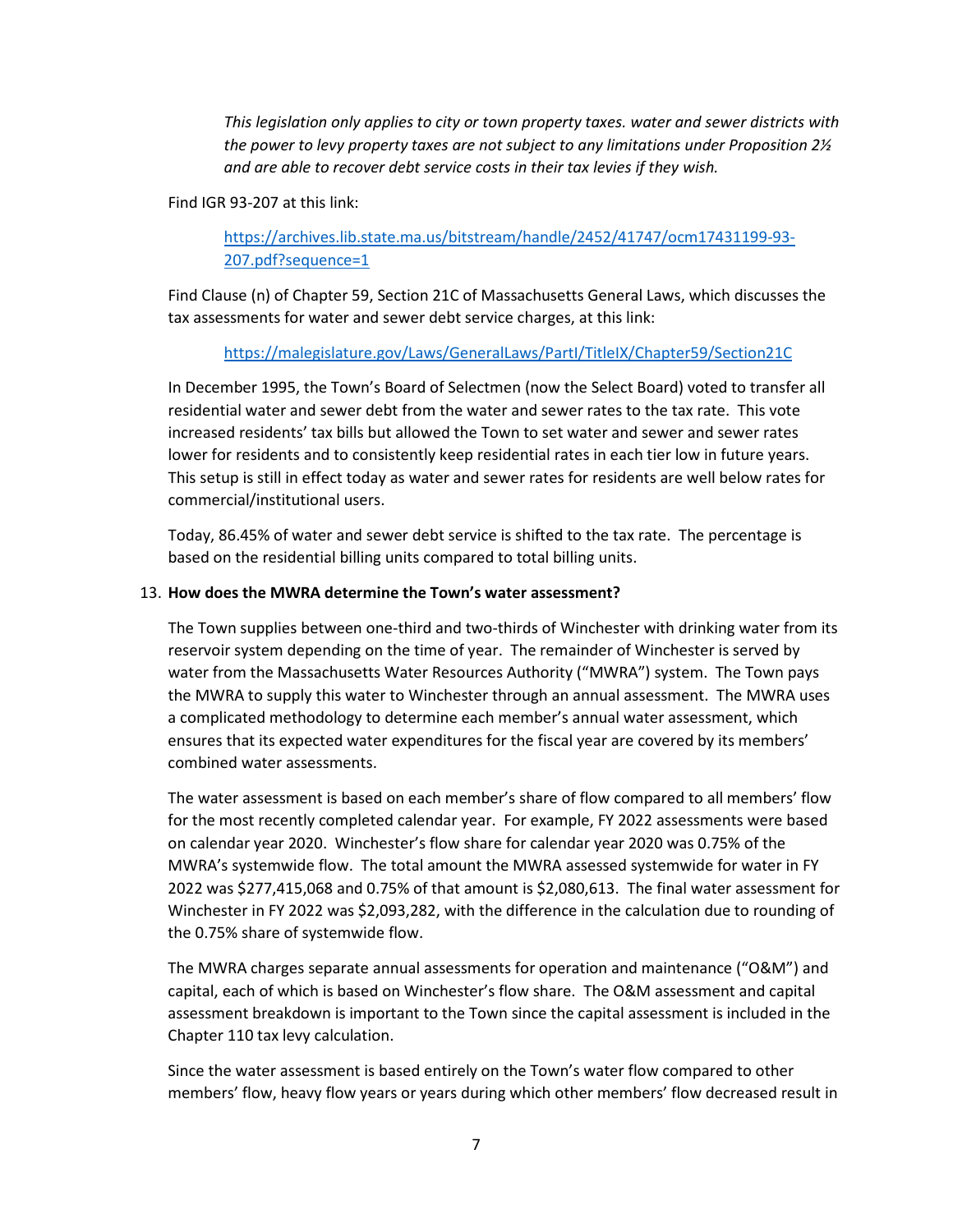an increase in the Town's share of the systemwide assessment. An example is when the City of Boston's flow share greatly decreased during the COVID-19 pandemic due to less commuters and visitors during that time. In contrast, lower flow years decrease the Town's share of the systemwide assessment.

#### 14. **How does the MWRA determine the Town's sewer assessment?**

The Town does not have its own sewerage treatment plant. Therefore, all sewer flows collected in the municipal system are conveyed to the MWRA and treated at the Deer Island Wastewater Treatment Plant in Boston Harbor. The MWRA charges communities for the collection and treatment of the Town's municipal sewerage. The MWRA uses a complicated methodology to determine each member's annual sewer assessment, which differs from the methodology used for the water assessment. The MWRA ensures that its expected sewer expenditures for the fiscal year are covered by its members' combined sewer assessments.

The MWRA's sewer assessments reflect water assessments in that flow fluctuations impact the assessment, but less so than for the water assessment, since the sewer assessment is based on a three-year average of flow instead of the one-year period that is used for the water assessment. The three-year average helps to mitigate the impact of year-to-year fluctuations in members' wastewater flow.

Like with the water assessment, the MWRA charges separate annual assessments for sewer operation and maintenance ("O&M") and capital. Unlike with the water assessment, the sewer O&M assessment and capital assessment are determined using different methodologies. The O&M assessment and capital assessment breakdown is important to the Town since the capital assessment is included in the Chapter 110 tax levy calculation.

Per MWRA, the sewer O&M assessment is "based on the average of the prior three calendar years' total flow, with adjustments for strength of flow." As an example, the Town's FY 2022 sewer O&M assessment was determined as follows:

- Winchester's three-year average of sewer flow from calendar year 2018 to calendar year 2020, which equals 0.76% of systemwide flow, produces an assessed amount of \$939,905.
- The same flow share is used to assess Winchester's portion of the total suspended solids (TSS) assessment, which is \$247,603.
- The same flow share is used to assess Winchester's portion of the biochemical oxygen demand (BOD) assessment, which is \$211,157.
- Add the three assessed amounts together to get the total sewer O&M assessment of \$1,398,665.

Per MWRA, the sewer capital assessment is "based on a combination of (1) average of the prior three years' peak month wastewater flow and average concentrations of total suspended solids and biochemical oxygen demand; (2) the proportion of the population of the community that is served by the local sewer system; and (3) the proportion of the community's U.S. census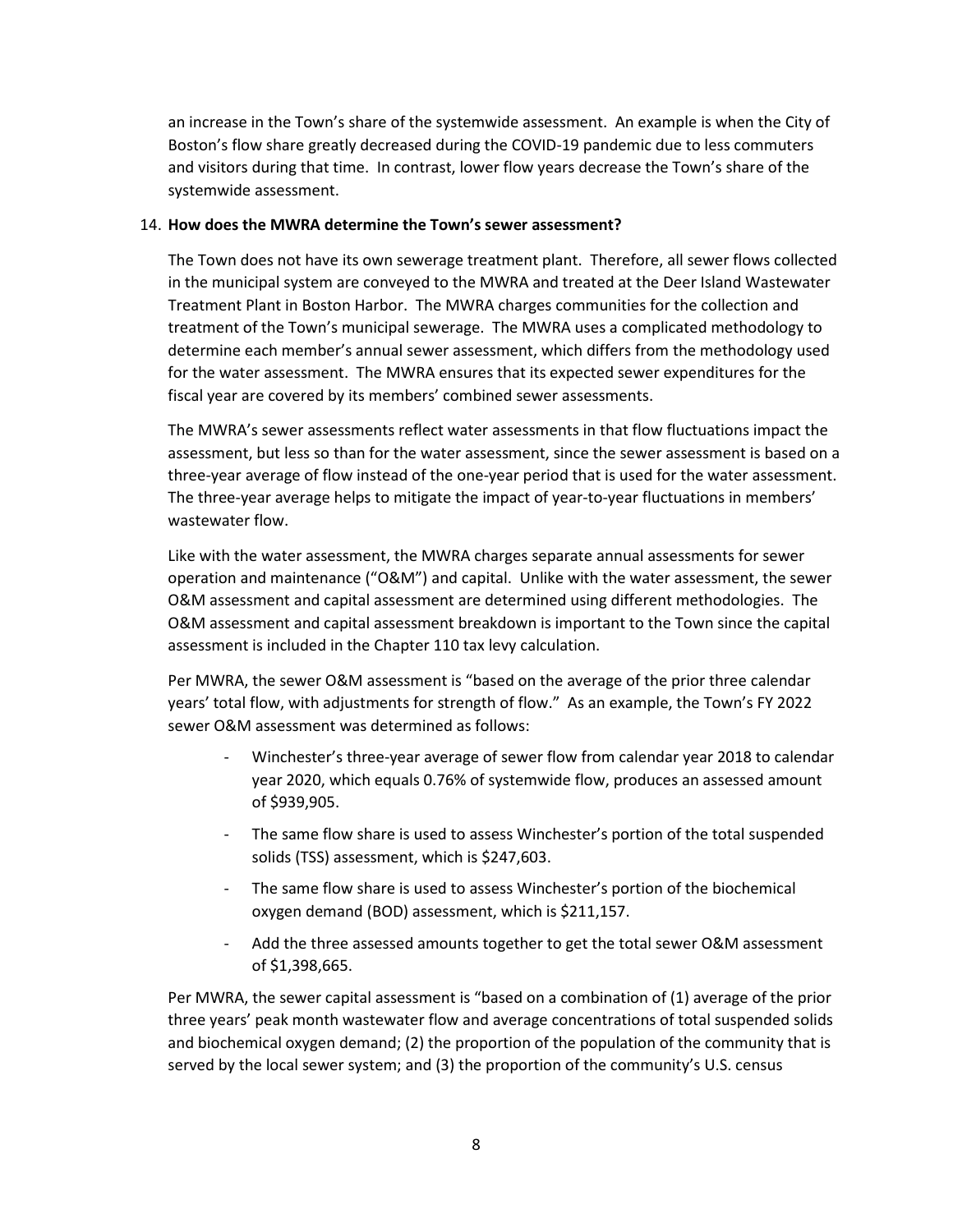population to the total census population in the sewer system." As an example, the Town's FY 2022 sewer capital assessment was determined as follows:

- Winchester's three-year average of peak monthly sewer flow for calendar year 2018 to calendar year 2020, which equals 0.89% of systemwide peak monthly flow, produces an assessed amount of \$641,712.
- The same 0.76% flow share used for the sewer O&M assessment is used to assess Winchester's portion of the total suspended solids (TSS) assessment, which is \$44,779.
- The same 0.76% flow share used for the sewer O&M assessment is used to assess Winchester's portion of the biochemical oxygen demand (BOD) assessment, which is \$30,516.
- Winchester's share of sewered population, which equals 0.99% of systemwide sewered population, produces an assessed amount of \$1,225,566.
- Winchester's share of census population, which equals 0.97% of systemwide census population, produces an assessed amount of \$1,194,041.
- Add the five assessed amounts together to get the total sewer capital assessment of \$3,136,614.

Adding the sewer O&M assessment to the sewer capital assessment produces the total sewer assessment of \$4,535,279.

## 15. **What are MS4 stormwater permit compliance costs?**

The Town is required to comply with the requirements of the 2016 NPDES Phase II Municipal Separate Storm Sewer System (MS4) General Permit. The Permit requirements include the development, implementation, and enforcement of a Stormwater Management Program to reduce the discharge of pollutants to the MS4 to the maximum extent practicable. The 2016 MS4 Permit became effective on July 1, 2018.

Some MS4 stormwater permit-compliance costs, for additional sweeping of catch basins and for stormwater testing, are included in the Water & Sewer fund's operating budget. The remaining annual MS4 stormwater permit-compliance costs, which approximate \$200,000 per year, have been funded out of retained earnings since the permit became effective, in part because retained earnings have been available for such a use and because the Town preferred not to further increase the Water & Sewer fund's operating budget to include these costs.

#### 16. **What are indirect costs?**

Indirect costs are expenditures budgeted and accounted for in the Town's general fund on behalf of the Water & Sewer fund, which are allocated to the enterprise fund for funding. Examples of indirect costs are shared departmental costs (Engineering, DPW administration, treasury, and collections), insurances, and fringe benefits that are not budgeted and accounted for in the enterprise fund.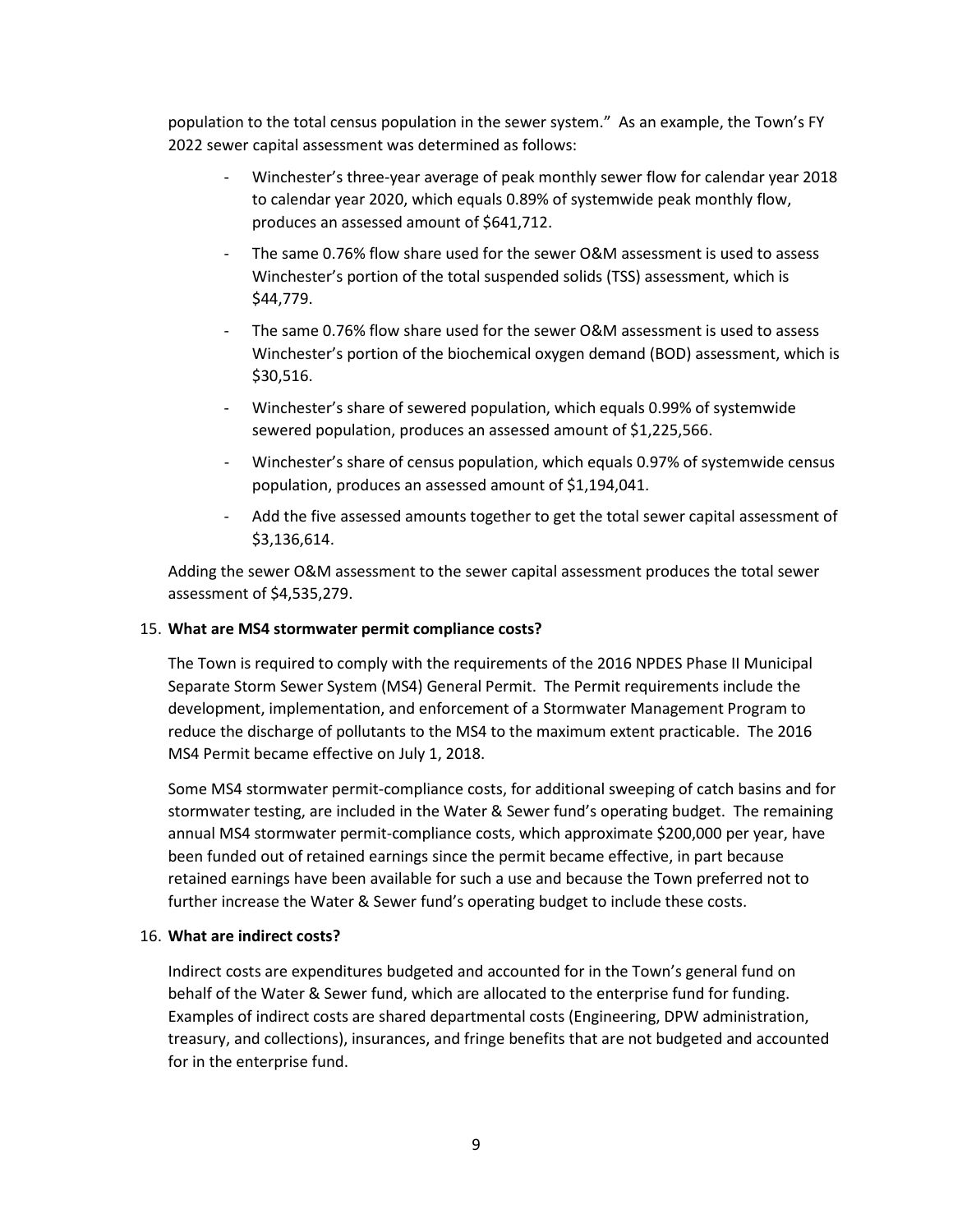In October 2010, the Town adopted an indirect costs methodology consistent with DOR guidance from IGR No. 08-101, which states:

*The Bureau recommends that every community with an enterprise fund establish a written, internal policy regarding indirect cost allocation and should review this policy annually. The policy should be reasonable and calculated in a fair and consistent basis. Local financial officials should understand and agree on what indirect costs are appropriated as part of the General Fund operating budget and what percentage of these costs should be allocated to the enterprise fund.*

The Town's methodology is used to calculate indirect costs annually using an Excel template that was created when the methodology was adopted.

The methodology allocates indirect costs for the following general fund expenditure areas:

- Town Manager's Office
- Human Resources Department
- Comptroller's Office
- Annual Audit
- Information Technology Department
- Treasurer/Collector Department
- Engineering Department
- Legal Department
- Board of Health
- Police Department
- Fire Department
- Department of Public Works
- **Energy**
- Contributory Retirement
- Workers' Compensation
- Unemployment Compensation
- Health Insurance
- **Medicare**
- OPEB
- General Insurance

## 17. **Why is there a service charge on each water and sewer bill?**

During the Fall 2006 Town Meeting, Town Meeting approved the implementation of a service charge to recover fixed, administrative costs, with an effective date of January 1, 2007. From its implementation through FY 2020, the per-bill service charge was \$5.00. However, after a review of the Water & Sewer fund's administrative costs, Spring 2020 Town Meeting approved an increase of the per-bill service charge to \$30.00 in time for FY 2021 billings.

The Water & Sewer fund has operating costs that do not vary with consumption. These costs include meter reading, meter maintenance, billing, office support, and other general administrative costs, as well as indirect costs for collections and other shared services, that are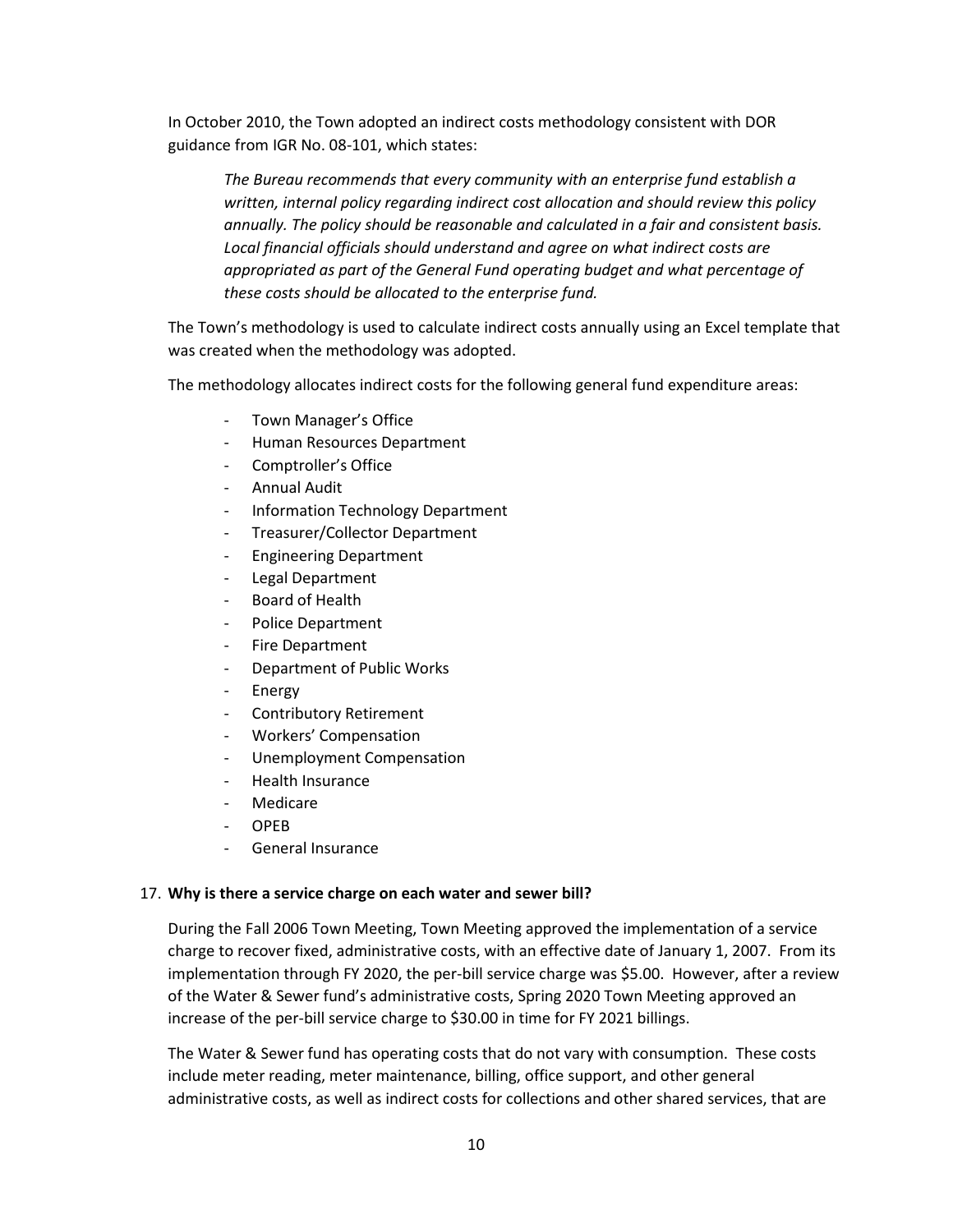incurred regardless of variations in consumption levels. The service charge is in place to recover these costs. Even if users do not use a drop of water during a billing period, the Town incurs costs to provide water service. The Town must read their meter, review the reading, produce a bill, send a bill, collect on the bill, and ensure the meter is working as it should.

As part of the rate study analysis for FY 2021, DPW administration and a consultant analyzed the fund's administrative costs budgeted for FY 2021, which totaled greater than \$880,000. In FY 2021, the service charge recovered \$810,000 of the \$880,000 total administrative costs.

#### 18. **How are water and sewer user charges calculated?**

The Town uses a tiered rate structure for water and sewer user charges. The water and sewer structure for residential users has three tiers and the structure for commercial/institutional users has two tiers.

Massachusetts General Laws support MWRA communities' adoption of a tiered rate structure. Per Chapter 165, Section 2B of Massachusetts General Laws, MWRA communities shall have "an increasing block rate to fairly reflect the resource demand and consumption of high volume users of water." Having increasing rates by tier promotes conservation since users that use more pay for the usage at a higher rate in the higher tiers.

The following were residential water and sewer rates in FY 2021. Rates are based on 100 cubic feet of water usage.

| Water: |          |                                     |     |
|--------|----------|-------------------------------------|-----|
|        | $0 - 15$ | Units Per Billing Period \$1.57 ccf |     |
|        | 16-45    | Units Per Billing Period \$3.90     | ccf |
|        | Over 45  | Units Per Billing Period \$6.23 ccf |     |
| Sewer: |          |                                     |     |
|        | $0 - 15$ | Units Per Billing Period \$1.60     | ccf |
|        | 1 C A F  | Lleite Der Billige Deried, CE 07.   | ~~€ |

| 10-4J   | <b>OTILS FEL DITTING FELIOU 20.07</b> |  |
|---------|---------------------------------------|--|
| Over 45 | Units Per Billing Period \$7.87 ccf   |  |

The following three user examples show how bills for users with consumption ending in each of the three tiers are calculated:

#### **User 1** - 14 units of usage

- $-$  Tier 1 usage = 14
	- o Water charges = 14 \* \$1.57 = \$21.98
	- $\circ$  Sewer charges = 14  $*$  \$1.60 = \$22.40
	- $\circ$  Total charges = \$44.38
- Add \$30 service charge
- $-$  Total Bill = \$74.38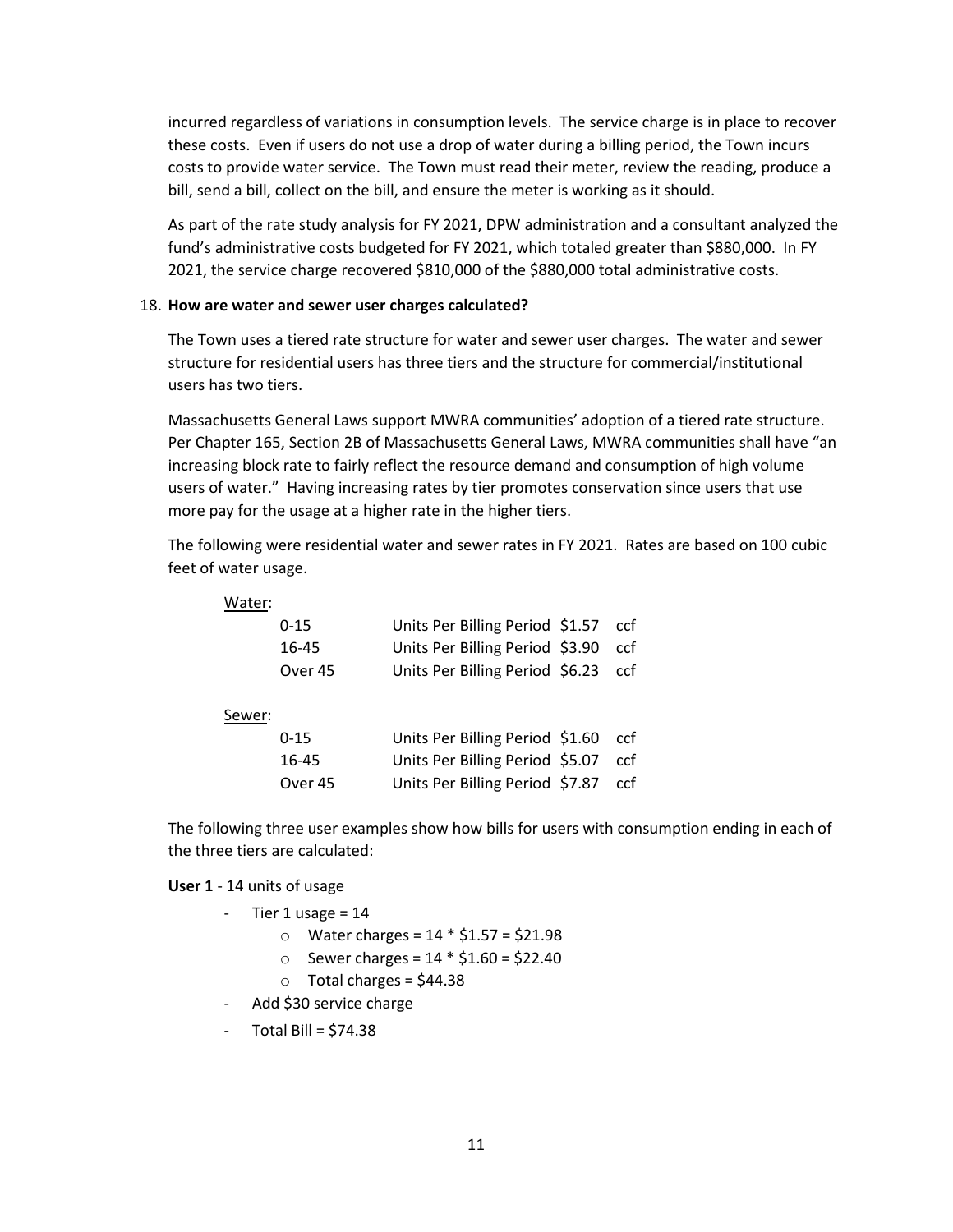#### **User 2** - 40 units of usage

- $-$  Tier 1 usage = 15
	- o Water charges = 15 \* \$1.57 = \$23.55
	- $\circ$  Sewer charges = 15  $*$  \$1.60 = \$24.00
	- $\circ$  Total charges = \$47.55
- $-$  Tier 2 usage = 25
	- $\circ$  Water charges = 25  $*$  \$3.90 = \$97.50
	- $\circ$  Sewer charges = 25  $*$  \$5.07 = \$126.75
	- $\circ$  Total charges = \$224.25
- Add \$30 service charge
- $-$  Total Bill = \$301.80

#### **User 3** - 60 units of usage

- $-$  Tier 1 usage = 15
	- o Water charges = 15 \* \$1.57 = \$23.55
	- $\circ$  Sewer charges = 15  $*$  \$1.60 = \$24.00
	- $\circ$  Total charges = \$47.55
- Tier 2 usage = 30
	- o Water charges = 30 \* \$3.90 = \$117.00
	- $\circ$  Sewer charges = 30  $*$  \$5.07 = \$152.10
	- o Total charges = \$269.10
- Tier  $3$  usage =  $15$ 
	- o Water charges = 15 \* \$6.23 = \$93.45
	- $\circ$  Sewer charges = 15  $*$  \$7.87 = \$118.05
	- $\circ$  Total charges = \$211.50
- Add \$30 service charge
- Total Bill = \$558.15

Find Chapter 165, Section 2B of Massachusetts General Laws, at this link:

<https://malegislature.gov/Laws/GeneralLaws/PartI/TitleXXII/Chapter165/Section2B>

## 19. **How does the Town determine if water and sewer rate/service charge increases are necessary?**

The Town conducts a water and sewer rate study annually. As part of the rate study, projected revenues, expenditures, and retained earnings are compiled for the upcoming five-year period. The first year in the five-year period is the next fiscal year, for which rates would be set.

Projected revenues are based on historical data and trends. Projecting user charges revenue is difficult because weather, which impacts outdoor water usage during the warmer months, is not predictable and varies year to year. Generally, conservative consumption estimates are used, which helps to ensure that a wet year does not have a detrimental impact on the Water &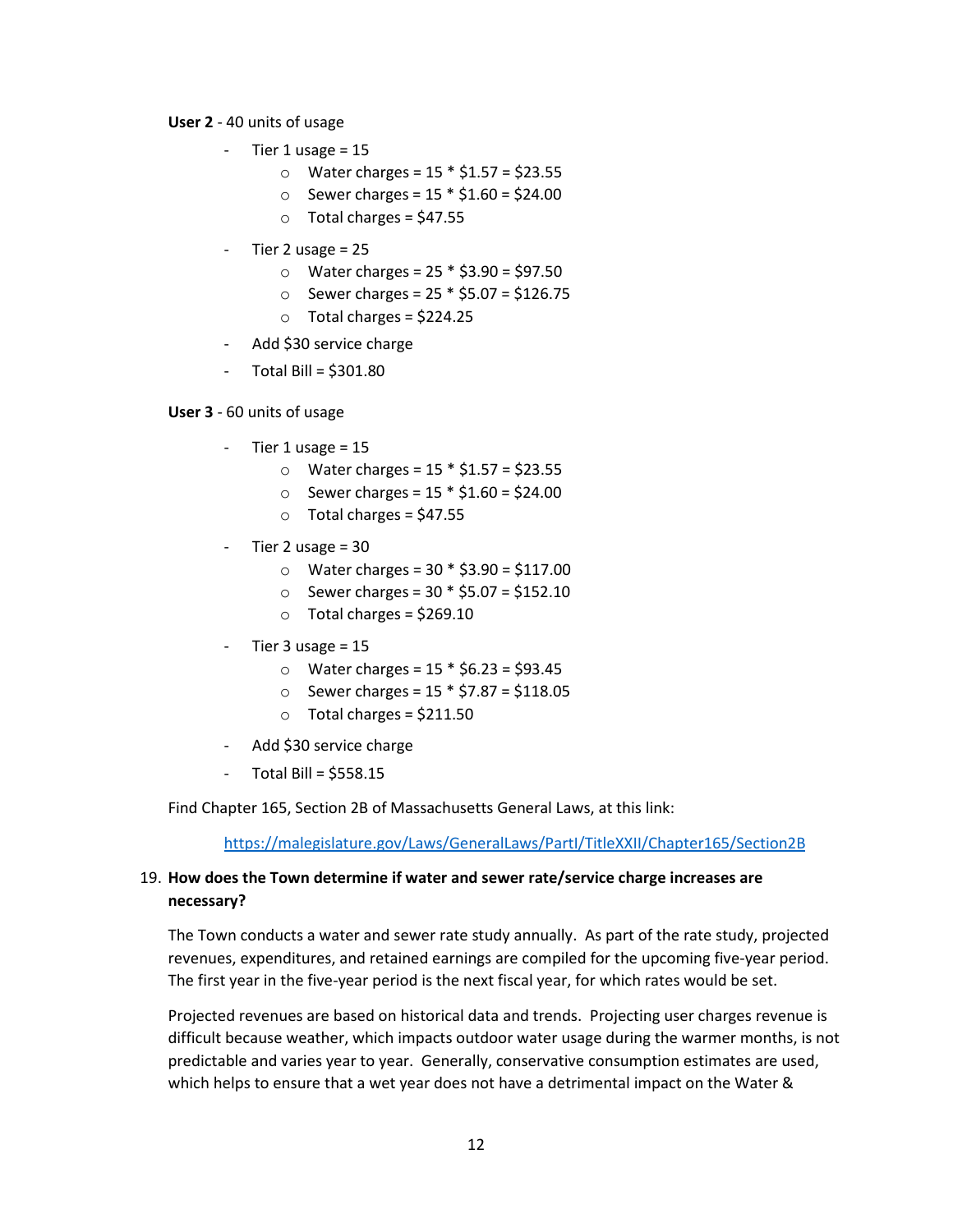Sewer fund's health. The Chapter 110 tax levy's impact is determined based on existing debt service and anticipated new debt service.

Projected expenditures are based on the latest Water & Sewer fund's budget, projected MWRA assessments, existing debt service, and anticipated new debt service. Expenditures found in the fund's budget, besides the MWRA assessments, are projected using a standard year-over-year increase. For example, O&M expenditures are projected to increase 2% year over year. MWRA assessments are projected using Winchester's typical shares of the different metrics the MWRA uses to assess and using the MWRA's anticipated increases in expenditures year over year. The MWRA publishes anticipated increases to expenditures in future years and those increases are used in the rate study's projections for MWRA assessments. Existing debt service is known at the time of the rate study and the latest debt schedule included in the study is provided by the Town Treasurer. Anticipated new debt service included in the rate study is projected debt service based on the Town's latest capital plans for water, sewer, and stormwater.

Once projected revenues and projected expenditures are compiled, retained earnings can be projected over the same five-year period. If projected retained earnings are below the Town's targeted retained earnings balance in any of the five years, multi-year rate plans that increase projected revenues and projected retained earnings are compiled.

The Town considers which of the compiled rate plan(s) is/are most sensible and recommends it/them for the Select Board's consideration.

If, via the annual rate study, the Town determines that the current service charge is not enough to cover the calculated administrative costs, as described in another FAQ in this document, the Town may also recommend a service charge increase for the Select Board's consideration. The recommended increased service charge would be designed to recover the calculated administrative costs.

#### 20. **What is the process the Town uses to approve rate and service fee increases?**

The Town uses the following process to approve rate increases:

- Based on the rate study's analysis, the Town recommends at least one water and sewer rate plan for the upcoming five-year period for the Select Board's consideration. The rate study results and rate plan(s) are presented to the Select Board during one of the Board's regular meetings, typically in March.
- The Board votes which of the rate plans presented to support and to recommend for Town Meeting's consideration. Even though the rate plan is a five-year plan, the water and sewer rate increase to be presented to Town Meeting is for the upcoming fiscal year only.
- The Town prepares a Town Meeting article with the recommended water and sewer rates based on the Select Board's recommendation and background information to support the recommendation.
- Town Meeting votes on the article. If it is approved by Town Meeting, the increased water and sewer rates are adopted. If it is not approved by Town Meeting, the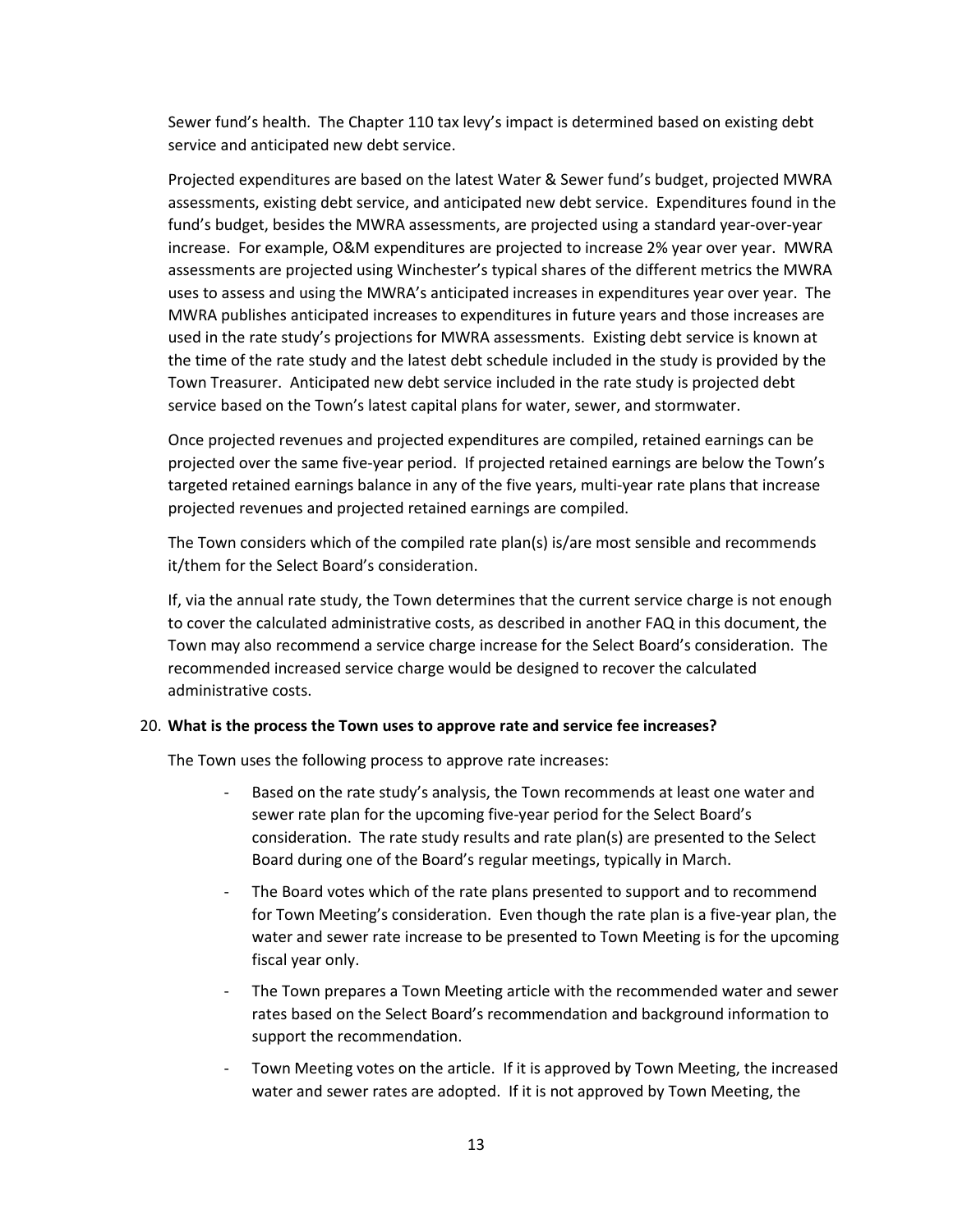increased water and sewer rates are not adopted and the current rates remain in place.

The Town shares the recommended rate increase in early spring with users prior to the Town Meeting vote. The Town Meeting article includes the date on which water consumed would first be billed at the increased water and sewer rates. That date is typically March 1, which means that all consumption billed on the first bills sent out during the new fiscal year, starting July 1, would be billed at the increased water and sewer rates. The publishing of the recommended rate increase prior to Town Meeting allows users the opportunity to alter consumption patterns, if they so choose, prior to the rate increase's implementation.

If the Town were to recommend an increased service charge, the same described process would be used for its vote and potential implementation.

## 21. **How does the Town plan for water and sewer capital projects and purchases?**

The Town maintains multi-year capital plans for water, sewer, and stormwater. The plans contain the project or capital item to purchase, its estimated cost, and the fiscal during which the project should start or the item should be purchased. Annually, the Town reviews the plans and updates them as needed with the latest information available.

The projected financial impact of the full funding of the capital plan is included in the annual rate study analysis.

Larger capital projects and purchases are typically funded via borrowing. Projected debt for anticipated borrowings is included in the financial analysis to understand the impact of the additional debt. The impact of the Chapter 110 tax levy's funding of 86.45% of the projected debt is included in the analysis as well. The Town has historically taken advantage of MWRA funding available to lessen the burden of borrowing for water and sewer capital projects. MWRA funding has been in the form of a 75% grant/25% loan with no interest and 100% loan with no interest. The Town will continue to try to take advantage of MWRA funding options available. In lieu of relying upon available MWRA funding, typically general obligation bonds (GOB) are issued for larger capital projects and purchases, with interest rates available at the time of bond closing.

Smaller capital projects and purchases are typically funded via retained earnings as capital outlay, assuming retained earnings are available to do so.

Recent capital projects authorized include:

- \$600,000 for each of two Lead Neck Removal projects
- \$340,000 for North Reservoir Dam Engineering
- \$6,050,000 for North Reservoir Dam Construction
- \$870,000 for Sewer Rehabilitation Construction Phase 2

The capital plans are subject to change based on annual reviews. As of October 2021, the capital plans contain: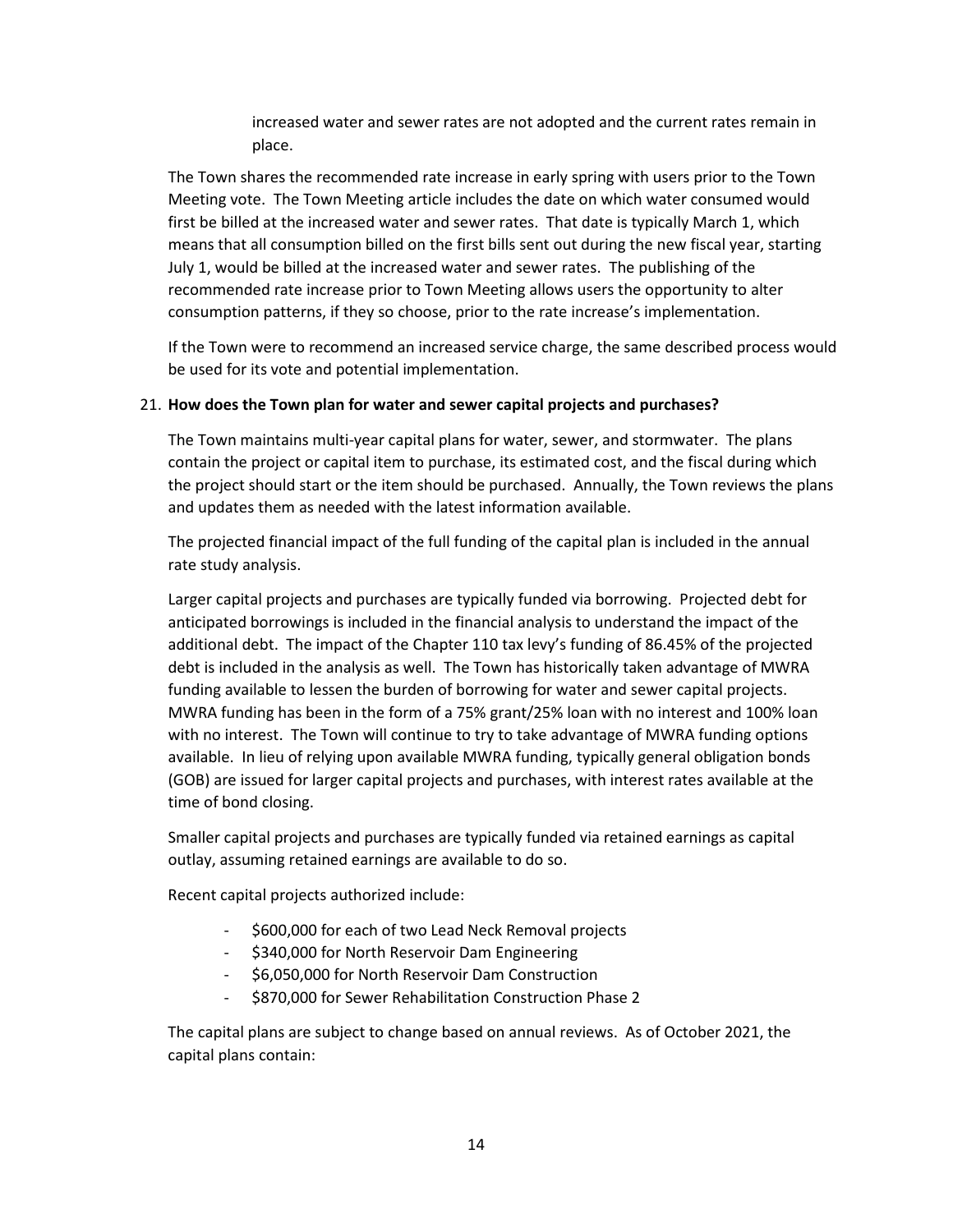- For FY 2023:
	- o \$1.21 million in water capital projects to be borrowed
	- $\circ$  \$70,000 in water capital outlay (for a utility truck) to be funded via retained earnings
	- o \$2.45 million in sewer I&I capital projects to be borrowed
	- o \$750,000 in stormwater capital projects to be borrowed
- For FY 2024:
	- o \$1.5 million in water capital projects to be borrowed
	- o \$80,000 in water capital outlay (for a dump truck) to be funded via retained earnings
	- o \$1.48 million in sewer capital projects, including \$982,000 for I&I, to be borrowed
- For FY 2025:
	- o \$650,000 in water capital projects to be borrowed
	- o \$1.57 million in sewer I&I capital projects to be borrowed
- For FY 2026:
	- o \$250,000 in water capital projects to be borrowed
	- o \$332,000 in sewer I&I capital projects to be borrowed
- For FY 2027:
	- o \$4.65 million in water capital projects to be borrowed
	- o \$70,000 in water capital outlay (for a pickup truck) to be funded via retained earnings
	- o \$3.2 million in sewer capital projects, including \$2.2 million for \$I&I, to be borrowed
	- o \$500,000 for stormwater capital projects to be borrowed
- For FY 2028:
	- o \$65,000 in water capital outlay (for a pickup truck) to be funded via retained earnings
	- o \$553,000 in sewer I&I capital projects to be borrowed
- For FY 2029:
	- o \$150,000 in water capital outlay (for a backhoe) to be funded via retained earnings
	- o \$1.8 million in sewer I&I capital projects to be borrowed
- For FY 2030:
	- o \$881,000 in sewer I&I capital projects to be borrowed
	- o \$500,000 for stormwater capital projects to be borrowed
- For FY 2031:
	- o \$1.93 million in sewer I&I capital projects to be borrowed